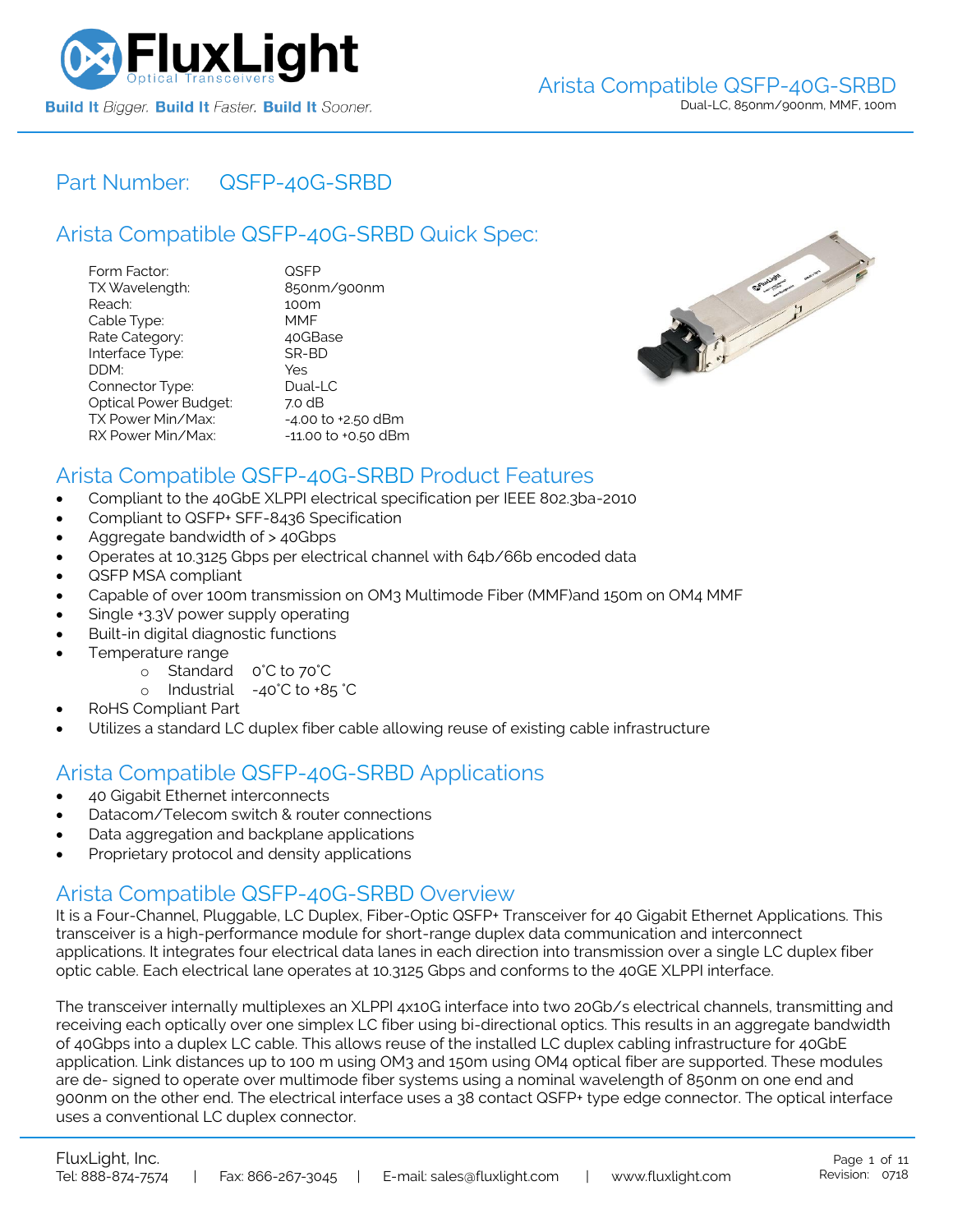



Transceiver Block Diagram

# Absolute Maximum Ratings

| <b>Parameter</b>      | <b>Symbol</b>  | <b>Min</b> | <b>Max</b> | <b>Unit</b> |
|-----------------------|----------------|------------|------------|-------------|
| Storage Temperature   | Ts             | $-40$      | +85        | $\hat{ }$   |
| <b>Supply Voltage</b> | $V_{c c T. R}$ | $-0.5$     | 4          |             |
| Relative Humidity     | RН             |            | 85         | $\%$        |

## Recommended Operating Conditions

| <b>Parameter</b>                      | <b>Symbol</b> | <b>Min</b> | Typ | <b>Max</b> | <b>Unit</b> |
|---------------------------------------|---------------|------------|-----|------------|-------------|
| Operating Case Temp (Standard)        | Тc            | O          |     | +70        | °С          |
| <b>Operating Case Temp (Standard)</b> | Tc            | $-40$      |     | +85        | °С          |
| Power Supply voltage                  | $V_{ccT.R}$   | 3.135      | 3.3 | 3.47       |             |
| <b>Supply Current</b>                 | lcc           |            |     | 1000       | mA          |
| Power dissipation                     | PD            |            |     | 3.5        | W           |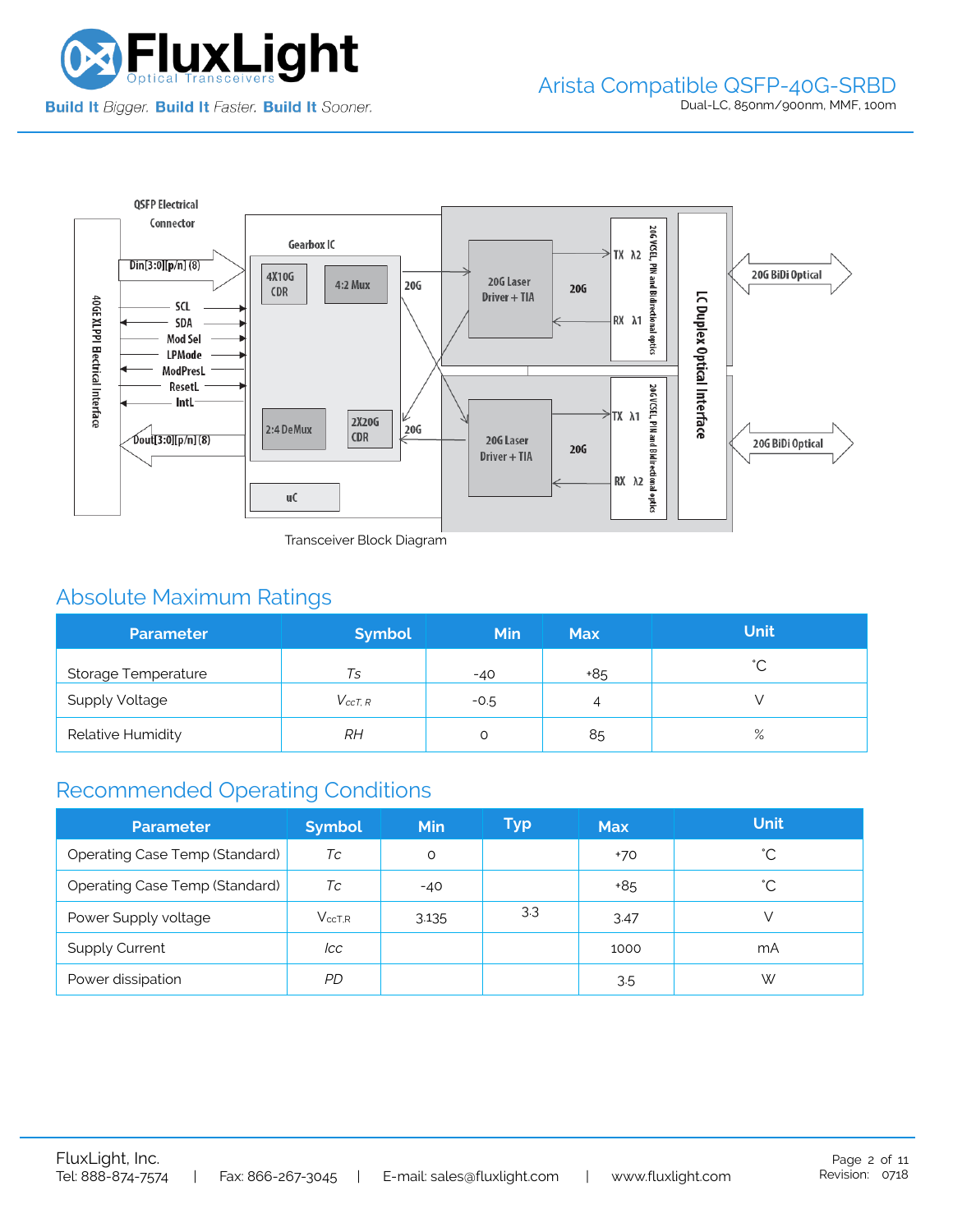

#### Electrical Characteristics **(TOP = 0 to 70 °C, VCC = 3.13 to 3.47 Volts**

| $(1_{OP} = 0 \text{ to } 70 \text{ C}, \text{VCC} = 3.13 \text{ to } 3.47 \text{ VOLS}$ |               |                          |            |                |                |              |
|-----------------------------------------------------------------------------------------|---------------|--------------------------|------------|----------------|----------------|--------------|
| <b>Parameter</b>                                                                        | <b>Symbol</b> | Min                      | <b>Typ</b> | <b>Max</b>     | Unit           | <b>Note</b>  |
| Data Rate per Channel                                                                   |               | $\overline{\phantom{a}}$ | 10.3125    | 11.2           | Gbps           |              |
| Power Consumption                                                                       |               | $\overline{\phantom{a}}$ | 2.5        | 3.5            | W              |              |
| <b>Supply Current</b>                                                                   | Icc           |                          | 0.75       | 1.0            | $\overline{A}$ |              |
| Control I/O Voltage-High                                                                | VIH           | 2.0                      |            | Vcc            | $\vee$         |              |
| Control I/O Voltage-Low                                                                 | VIL           | $\circ$                  |            | 0.7            | $\vee$         |              |
| Inter-Channel Skew                                                                      | <b>TSK</b>    |                          |            | 150            | Ps             |              |
| <b>RESETL Duration</b>                                                                  |               |                          | 10         |                | Us             |              |
| RESETL De-assert time                                                                   |               |                          |            | 100            | ms             |              |
| Power On Time                                                                           |               |                          |            | 100            | ms             |              |
| <b>Transmitter</b>                                                                      |               |                          |            |                |                |              |
| Single Ended Output Voltage Tolerance                                                   |               | 0.3                      |            | $\overline{4}$ | $\vee$         | $\mathbf{1}$ |
| Common mode Voltage Tolerance                                                           |               | 15                       |            |                | mV             |              |
| Transmit Input Diff Voltage                                                             | VI            | 120                      |            | 1200           | mV             |              |
| Transmit Input Diff Impedance                                                           | ZIN           | 80                       | 100        | 120            |                |              |
| Data Dependent Input Jitter                                                             | <b>DDJ</b>    |                          |            | 0.1            | U              |              |
| Data Input Total Jitter                                                                 | <b>TJ</b>     |                          |            | 0.28           | U              |              |
| <b>Receiver</b>                                                                         |               |                          |            |                |                |              |
| Single Ended Output Voltage Tolerance                                                   |               | 0.3                      |            | $\overline{4}$ | $\vee$         |              |
| Rx Output Diff Voltage                                                                  | Vo            |                          | 600        | 800            | mV             |              |
| Rx Output Rise and Fall Voltage                                                         | Tr/Tf         |                          |            | 35             | ps             | $\mathbf{1}$ |
| <b>Total Jitter</b>                                                                     | <b>TJ</b>     |                          |            | 0.7            | U              |              |
| Deterministic Jitter                                                                    | <b>DJ</b>     |                          |            | 0.42           | U              |              |
|                                                                                         |               |                          |            |                |                |              |

Note:

1.  $20~80%$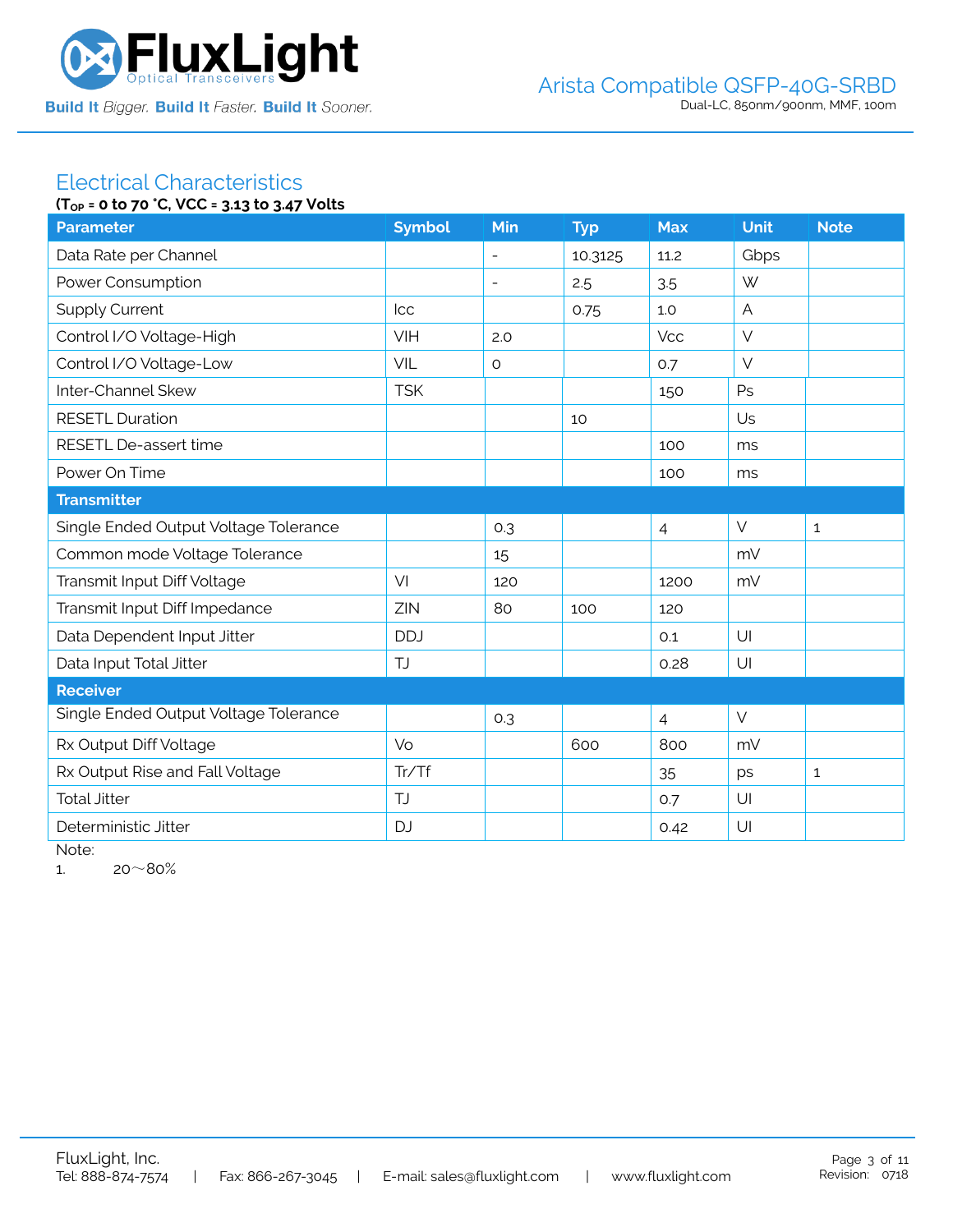

### Optical Parameters

### **(TOP = 0 to 70** °**C, VCC = 3.0 to 3.6 Volts)**

| <b>Parameter</b>                  | <b>Symbol</b>    | Min    | <b>Typ</b> | <b>Max</b> | <b>Unit</b> | Ref.         |
|-----------------------------------|------------------|--------|------------|------------|-------------|--------------|
| <b>Transmitter</b>                |                  |        |            |            |             |              |
| Optical Wavelength CH1            | λ                | 832    | 850        | 868        | nm          |              |
| Optical Wavelength CH2            | λ                | 882    | 900        | 918        | nm          |              |
| RMS Spectral Width                | Pm               |        | 0.5        | 0.65       | nm          |              |
| Average Optical Power per Channel | Pavg             | $-4$   | $-2.5$     | $+5.0$     | dBm         |              |
| Laser Off Power Per Channel       | Poff             |        |            | $-30$      | dBm         |              |
| <b>Optical Extinction Ratio</b>   | ER               | 3.5    |            |            | dB          |              |
| Relative Intensity Noise          | Rin              |        |            | $-128$     | dB/HZ       | $\mathbf{1}$ |
| Optical Return Loss Tolerance     |                  |        |            | 12         | dB          |              |
| <b>Receiver</b>                   |                  |        |            |            |             |              |
| Optical Center Wavelength CH1     | λ                | 882    | 900        | 918        | nm          |              |
| Optical Center Wavelength CH2     | λ                | 832    | 850        | 868        | nm          |              |
| Receiver Sensitivity per Channel  | $\mathsf{R}$     |        | $-11$      |            | dBm         |              |
| Maximum Input Power               | $P_{MAX}$        | $+0.5$ |            |            | dBm         |              |
| Receiver Reflectance              | <b>Rrx</b>       |        |            | $-12$      | dB          |              |
| LOS De-Assert                     | LOS <sub>D</sub> |        |            | $-14$      | dBm         |              |
| <b>LOS Assert</b>                 | LOS <sub>A</sub> | $-30$  |            |            | dBm         |              |
| LOS Hysteresis                    | LOS <sub>H</sub> | 0.5    |            |            | dB          |              |

Note

1. 12dB Reflection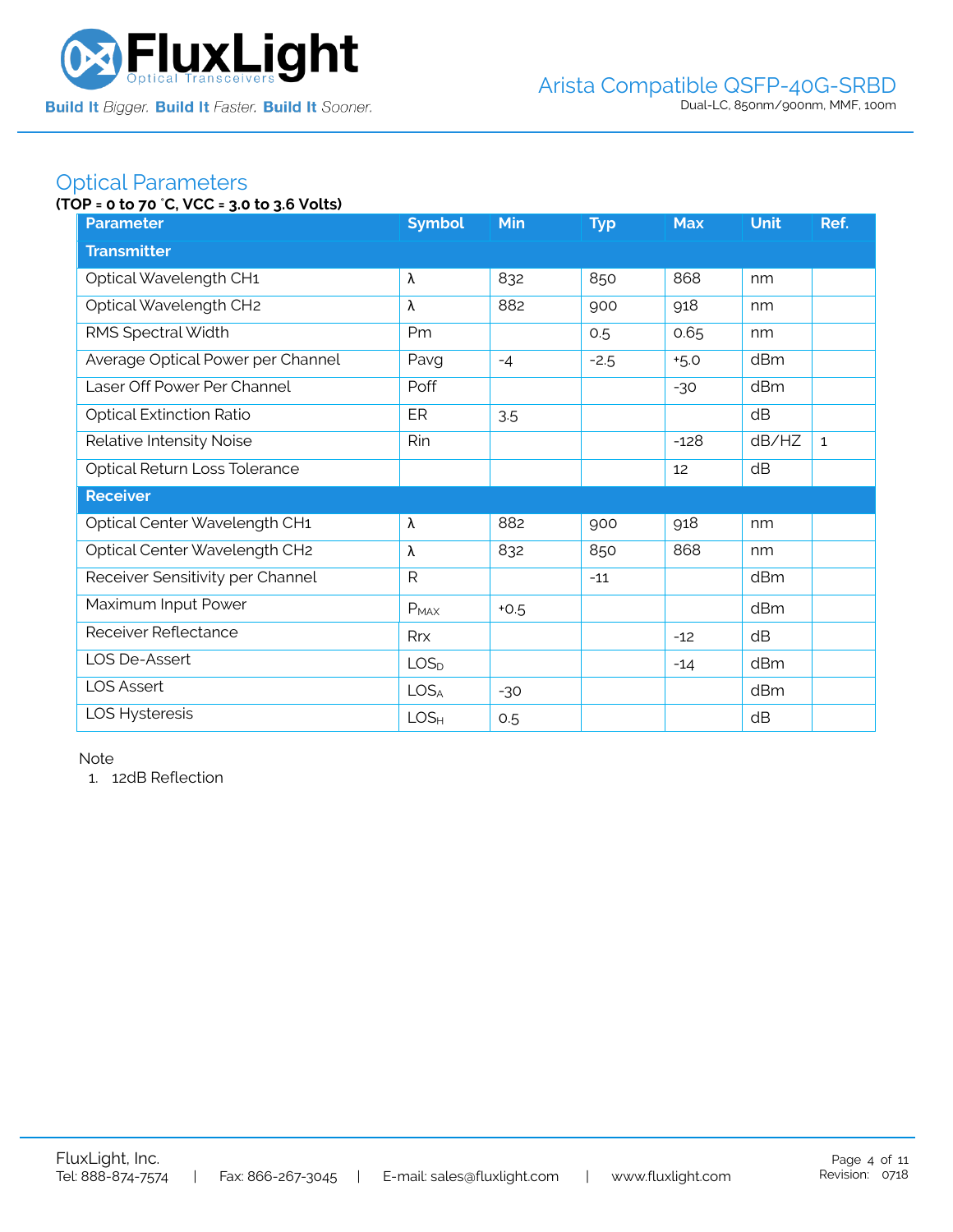

### Digitial Diagnostics Function

Digital diagnostics monitoring function is available on all QSFP+ SRBD. A 2-wire serial interface provides user to contact with module. The structure of the memory is shown in flowing. The memory space is arranged into a lower, single page, address space of 128 bytes and multiple upper address space pages. This structure permits timely access to addresses in the lower page, such as Interrupt Flags and Monitors. Less time critical time entries, such as serial ID information and threshold settings, are available with the Page Select function. The interface address used is A0xh and is mainly used for time critical data like interrupt handling in order to enable a one-time-read for all data related to an interrupt situation. After an interrupt, IntL, has been asserted, the host can read out the flag field to determine the affected channel and type of flag.

| <b>Byte Address</b> | <b>Description</b>                 | <b>Type</b> |
|---------------------|------------------------------------|-------------|
| $\Omega$            | Identifier (1 Byte)                | Read Only   |
| $1 - 2$             | Status (2 Bytes)                   | Read Only   |
| $3 - 21$            | Interrupt Flags (31 bytes)         | Read Only   |
| $22 - 23$           | Module Monitors (12 Bytes)         | Read Only   |
| $34 - 81$           | Channel Monitors (48 bytes)        | Read Only   |
| 82-85               | Reserved (4 Bytes)                 | Read Only   |
| 86-97               | Control (12 Bytes)                 | Read/Write  |
| 98-99               | Reserved (2 Bytes)                 | Read/Write  |
| 100-106             | Module and Channel Masks (7 bytes) | Read/Write  |
| 107-118             | Reserved (12 Bytes)                | Read/Write  |
| 119-122             | Reserved (4 bytes)                 | Read/Write  |
| 123-126             | Reserved (4 bytes)                 | Read/Write  |
| 127                 | Page Select Byte                   | Read/Write  |
| 128-175             | Module Thresholds (48 bytes)       | Read Only   |
| 176-223             | Reserved (48 Bytes)                | Read Only   |
| 224-225             | Reserved (2 bytes)                 | Read Only   |
| 226-239             | Reserved (14 bytes)                | Read/Write  |
| 240-241             | Channel controls (2 Bytes)         | Read/Write  |
| 242-253             | Reserved (12 Bytes)                | Read/Write  |
| 254-256             | Reserved (2 bytes)                 | Read/Write  |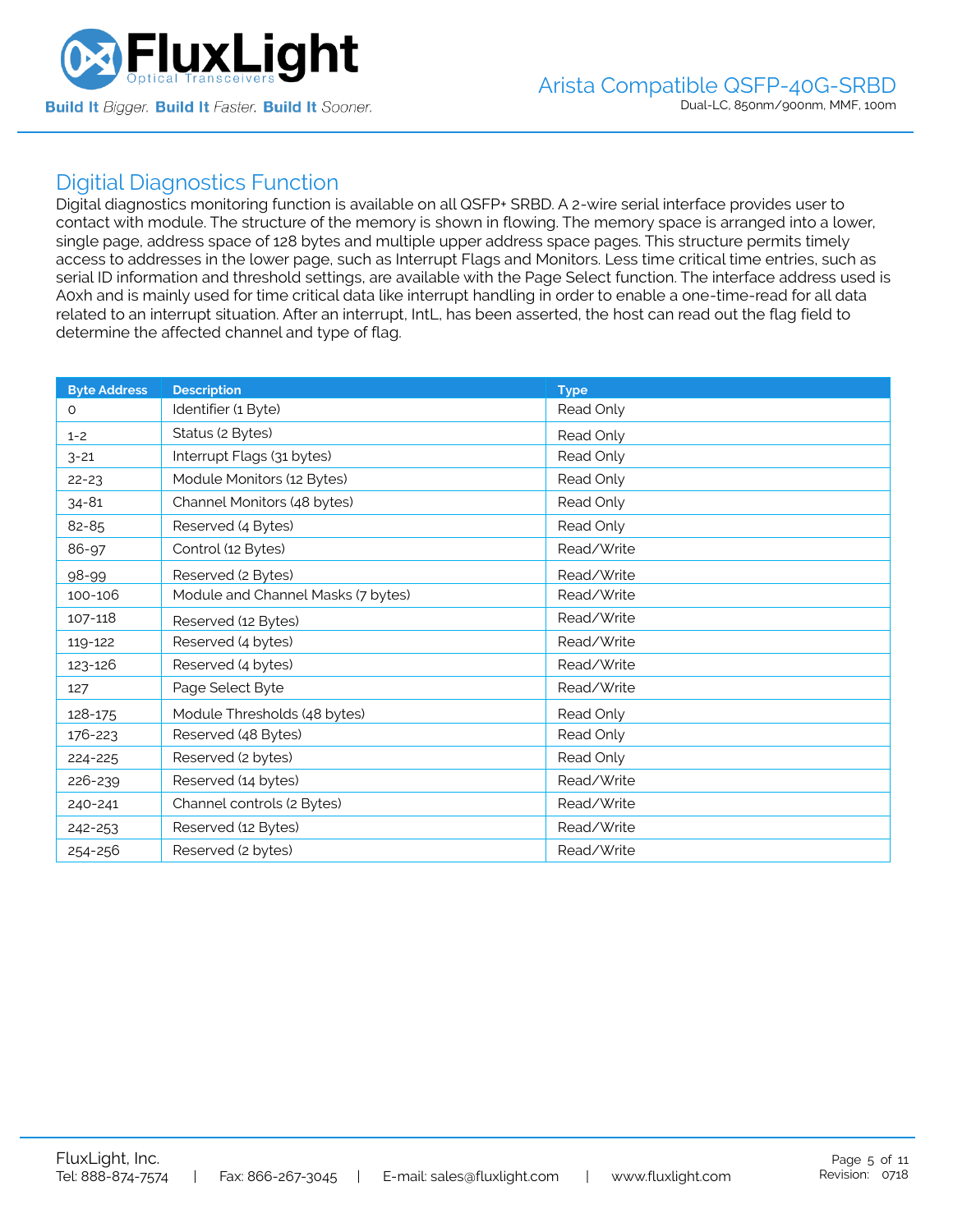



2-wire serial address, 1010000x (A0h)"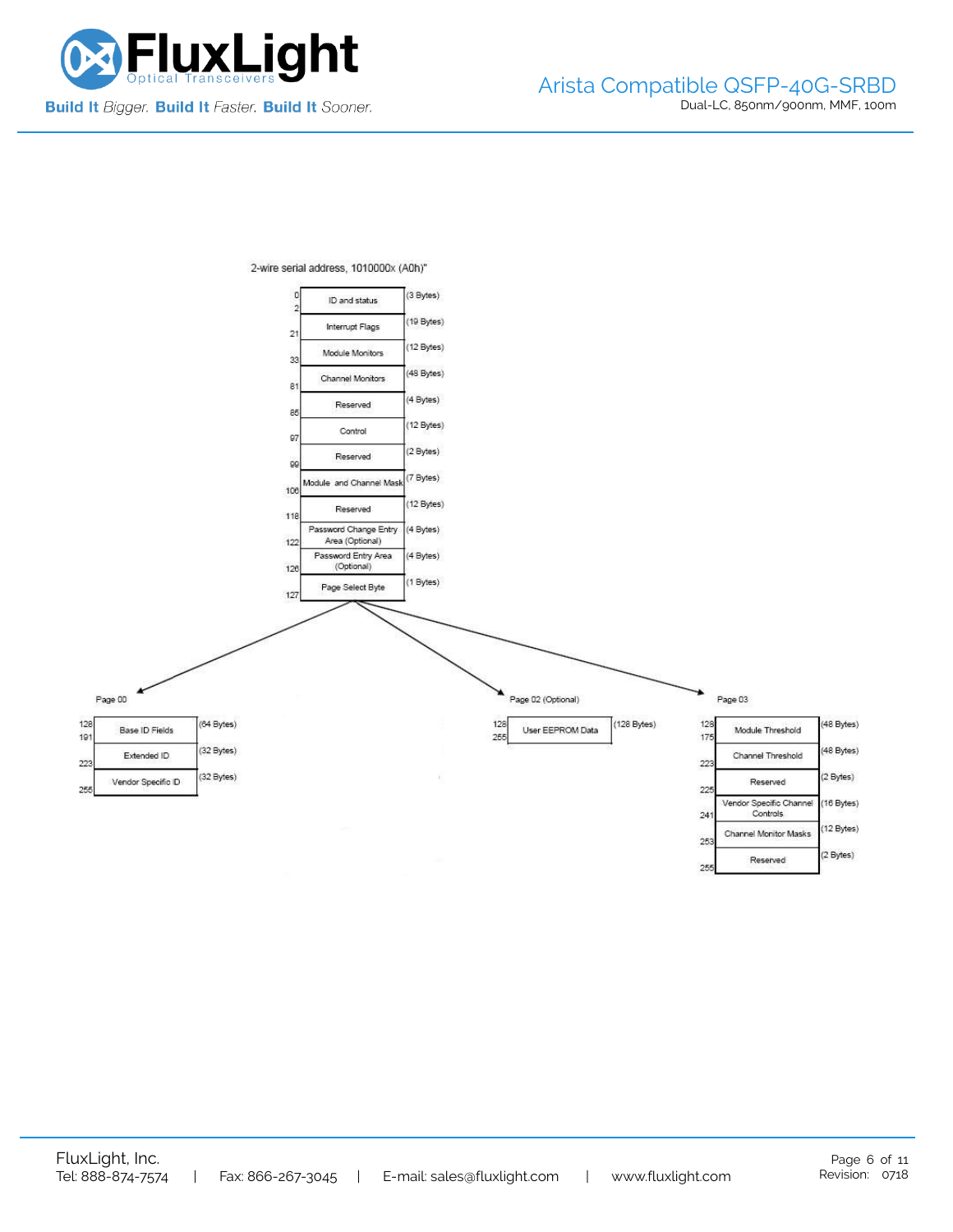

**Build It Bigger. Build It Faster. Build It Sooner.** 

| Address | Name                                    | Description                                                                                                       |
|---------|-----------------------------------------|-------------------------------------------------------------------------------------------------------------------|
| 128     | Identifier (1 Byte)                     | Identifier Type of serial transceiver                                                                             |
| 129     | Ext. Identifier (1 Byte)                | Extended identifier of serial transceiver                                                                         |
| 130     | Connector (1 Byte)                      | Code for connector type                                                                                           |
| 131-138 | Transceiver (8 Bytes)                   | Code for electronic compatibility or optical compatibility                                                        |
| 139     | Encoding (1 Byte)                       | Code for serial encoding algorithm                                                                                |
| 140     | BR, nominal (1 Byte)                    | Nominal bit rate, units of 100 Mbits/s                                                                            |
| 141     | Extended RateSelect Compliance (1 Byte) | Tags for Extended RateSelect compliance                                                                           |
| 142     | Length SMF (1 Byte)                     | Link length supported for SM fiber in km                                                                          |
| 143     | Length E-50 um (1 Byte)                 | Link length supported for EBW 50/125 um fiber, units of 2 m                                                       |
| 144     | Length 50 um (1 Byte)                   | Link length supported for 50/125 um fiber, units of 1 m                                                           |
| 145     | Length 62.5 um (1 Byte)                 | Link length supported for 62.5/125um fiber, units of 1 m                                                          |
| 146     | Length copper (1 Byte)                  | Link length supported for copper, units of 1 m                                                                    |
| 147     | Device Tech (1 Byte)                    | Device technology                                                                                                 |
| 148-163 | Vendor name (16 Bytes)                  | QSFP vendor name (ASCII)                                                                                          |
| 164     | Extended Transceiver (1 Byte)           | Extended Transceiver Codes for InfiniBand <sup>T</sup>                                                            |
| 165-167 | Vendor OUI (3 Bytes)                    | QSFP vendor IEEE vendor company ID                                                                                |
| 168-183 | Vendor PN (16 Bytes)                    | Part number provided by QSFP vendor (ASCII)                                                                       |
| 184-185 | Vendor rev (2 Bytes)                    | Revision level for part number provided by vendor (ASCII)                                                         |
| 186-187 | Wavelength (2 Bytes)                    | Nominal laser wavelength (Wavelength = value / 20 in nm)                                                          |
| 188-189 | Wavelength Tolerance (2 Bytes)          | Guaranteed range of laser wavelength (+/- value) from Nominal wavelength<br>(Wavelength Tol. = value / 200 in nm) |
| 190     | Max Case Temp (1 Byte)                  | Maximum Case Temperature in Degrees C                                                                             |
| 191     | CC_BASE (1 Byte)                        | Check code for Base ID fields (addresses 128-190)                                                                 |
| 192-195 | Options (4 Bytes)                       | Rate Select, TX Disable, TX Fault, LOS                                                                            |
| 196-211 | Vendor SN (16 Bytes)                    | Serial number provided by vendor (ASCII)                                                                          |
| 212-219 | Date code (8 Bytes)                     | Vendor's manufacturing date code                                                                                  |
| 220     | Diagnostic Monitoring Type (1 Byte)     | Indicates which type of diagnostic monitoring is implemented                                                      |
| 221     | Enhanced Options (1 Byte)               | Indicates which optional enhanced features are implemented                                                        |
| 222     | Reserved (1 Byte)                       | Reserved                                                                                                          |
| 223     | CC_EXT                                  | Check code for the Extended ID Fields (addresses 192-222)                                                         |
| 224-255 | Vendor Specific (32 Bytes)              | Vendor Specific EEPROM                                                                                            |

Page02 is User EEPROM and its format decided by user.

The detail description of low memory and page00.page03 upper memory please see SFF-8436 document.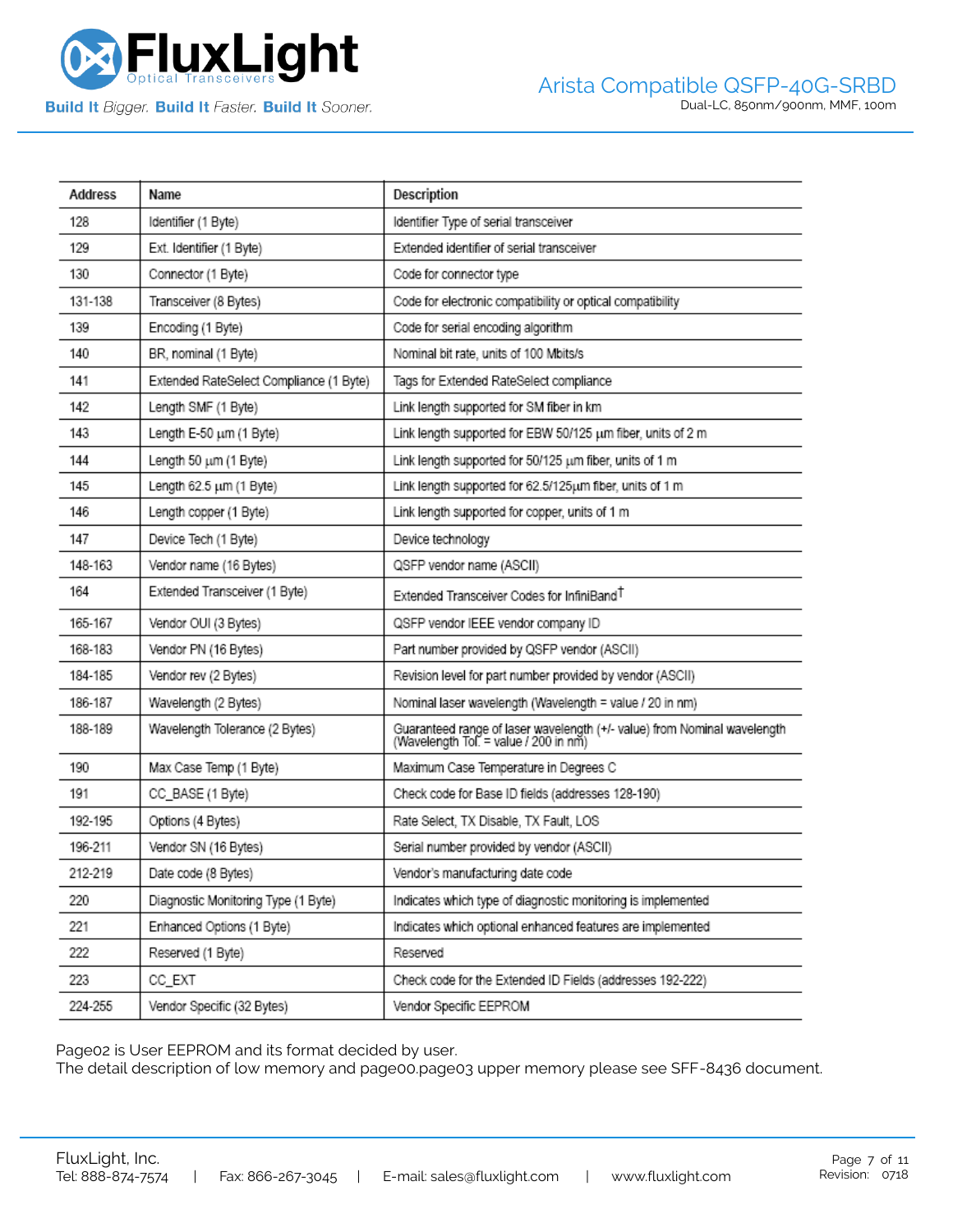

### Timing for Soft Control and Status Functions

| <b>Parameter</b>                                  | <b>Symbol</b> | <b>Max</b>     | <b>Unit</b> | <b>Conditions</b>                                                                                                                                                             |
|---------------------------------------------------|---------------|----------------|-------------|-------------------------------------------------------------------------------------------------------------------------------------------------------------------------------|
| <b>Initialization Time</b>                        | t_init        | 2000           | ms          | Time from power on 1, hot plug or rising edge of<br>Reset until the module is fully functional2                                                                               |
| Reset Init Assert Time                            | t_reset_init  | $\overline{c}$ | $\mu s$     | A Reset is generated by a low level longer than<br>the minimum reset pulse time present on the<br>ResetL pin.                                                                 |
| Serial Bus Hardware<br>Ready Time                 | t_serial      | 2000           | ms          | Time from power on1 until module responds to<br>data transmission over the 2-wire serial bus                                                                                  |
| Monitor Data Ready<br>Time                        | t_data        | 2000           | ms          | Time from power on1 to data not ready, bit 0 of<br>Byte 2, deasserted and IntL asserted                                                                                       |
| <b>Reset Assert Time</b>                          | t_reset       | 2000           | ms          | Time from rising edge on the ResetL pin until<br>the module is fully functional2                                                                                              |
| <b>LPMode Assert Time</b>                         | ton_LPMode    | 100            | $\mu s$     | Time from assertion of LPMode (Vin:LPMode<br>=Vih) until module power consumption enters<br>lower Power Level                                                                 |
| IntL Assert Time                                  | ton_IntL      | 200            | ms          | Time from occurrence of condition triggering<br>IntL until Vout:IntL = Vol                                                                                                    |
| IntL Deassert Time                                | toff_IntL     | 500            | $\mu s$     | toff_IntL 500 µs Time from clear on read3<br>operation of associated flag until Vout:IntL = Voh.<br>This includes deassert times for Rx LOS, Tx Fault<br>and other flag bits. |
| Rx LOS Assert Time                                | ton_los       | 100            | ms          | Time from Rx LOS state to Rx LOS bit set and<br>IntL asserted                                                                                                                 |
| Flag Assert Time                                  | ton_flag      | 200            | ms          | Time from occurrence of condition triggering<br>flag to associated flag bit set and IntL asserted                                                                             |
| Mask Assert Time                                  | ton_mask      | 100            | ms          | Time from mask bit set4 until associated IntL<br>assertion is inhibited                                                                                                       |
| Mask De-assert Time                               | toff_mask     | 100            | ms          | Time from mask bit cleared4 until associated<br>IntlL operation resumes                                                                                                       |
| ModSelL Assert Time                               | ton_ModSelL   | 100            | $\mu s$     | Time from assertion of ModSelL until module<br>responds to data transmission over the 2-wire<br>serial bus                                                                    |
| ModSelL Deassert Time                             | toff_ModSelL  | 100            | $\mu s$     | Time from deassertion of ModSelL until the<br>module does not respond to data transmission<br>over the 2-wire serial bus                                                      |
| Power_over-ride or<br>Power-set Assert Time       | ton_Pdown     | 100            | ms          | Time from P_Down bit set 4 until module power<br>consumption enters lower Power Level                                                                                         |
| Power_over-ride or<br>Power-set De-assert<br>Time | toff_Pdown    | 300            | ms          | Time from P_Down bit cleared4 until the<br>module is fully functional3                                                                                                        |

#### **Note**:

1. Power on is defined as the instant when supply voltages reach and remain at or above the minimum specified value.

- 2. Fully functional is defined as IntL asserted due to data not ready bit, bit 0 byte 2 de-asserted.
- 3. Measured from falling clock edge after stop bit of read transaction.
- 4. Measured from falling clock edge after stop bit of write transaction.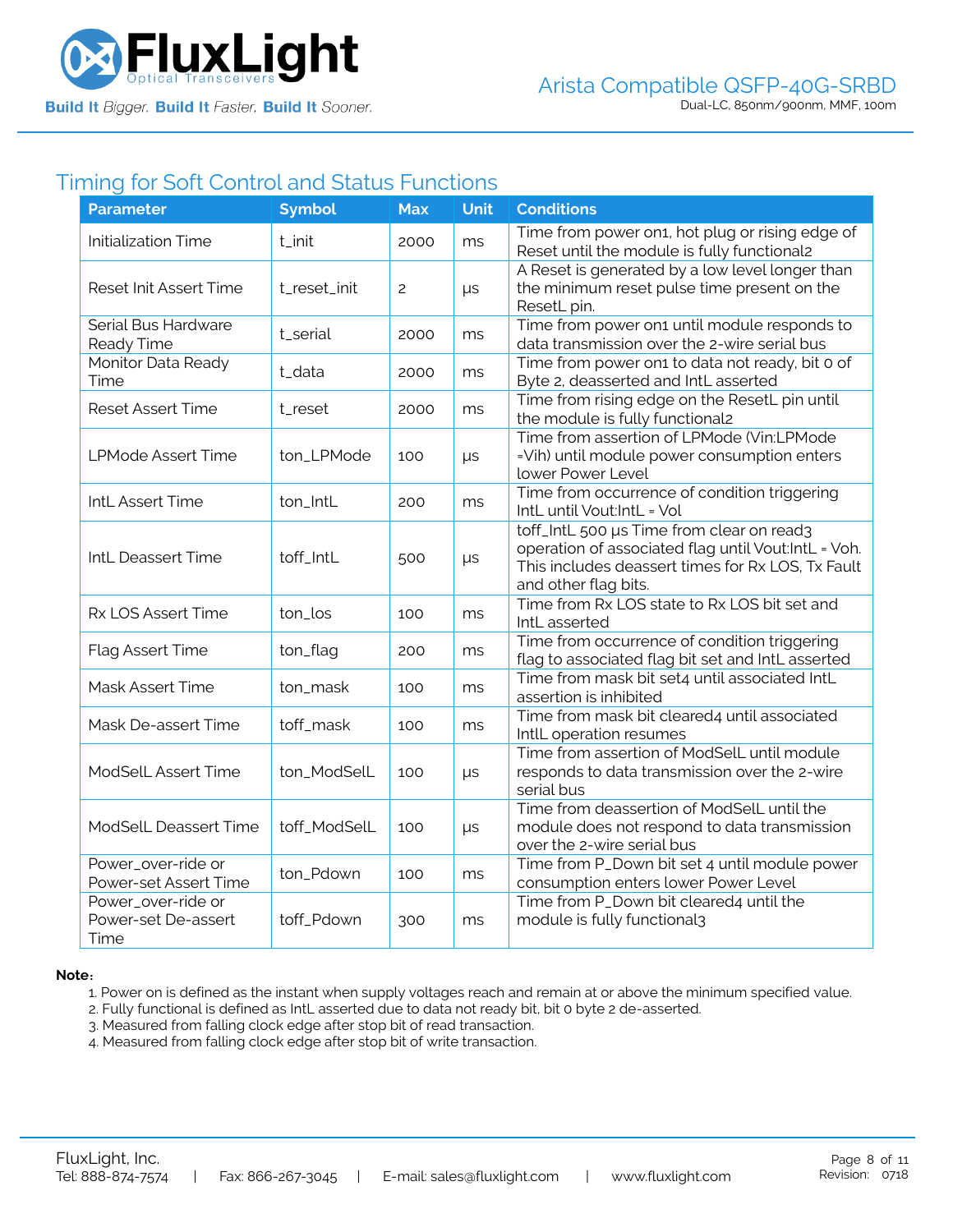

# PIN Assignment and Function Definitions

PIN Assignment



**Diagram of Host Board Connector Block Pin Numbers and Name**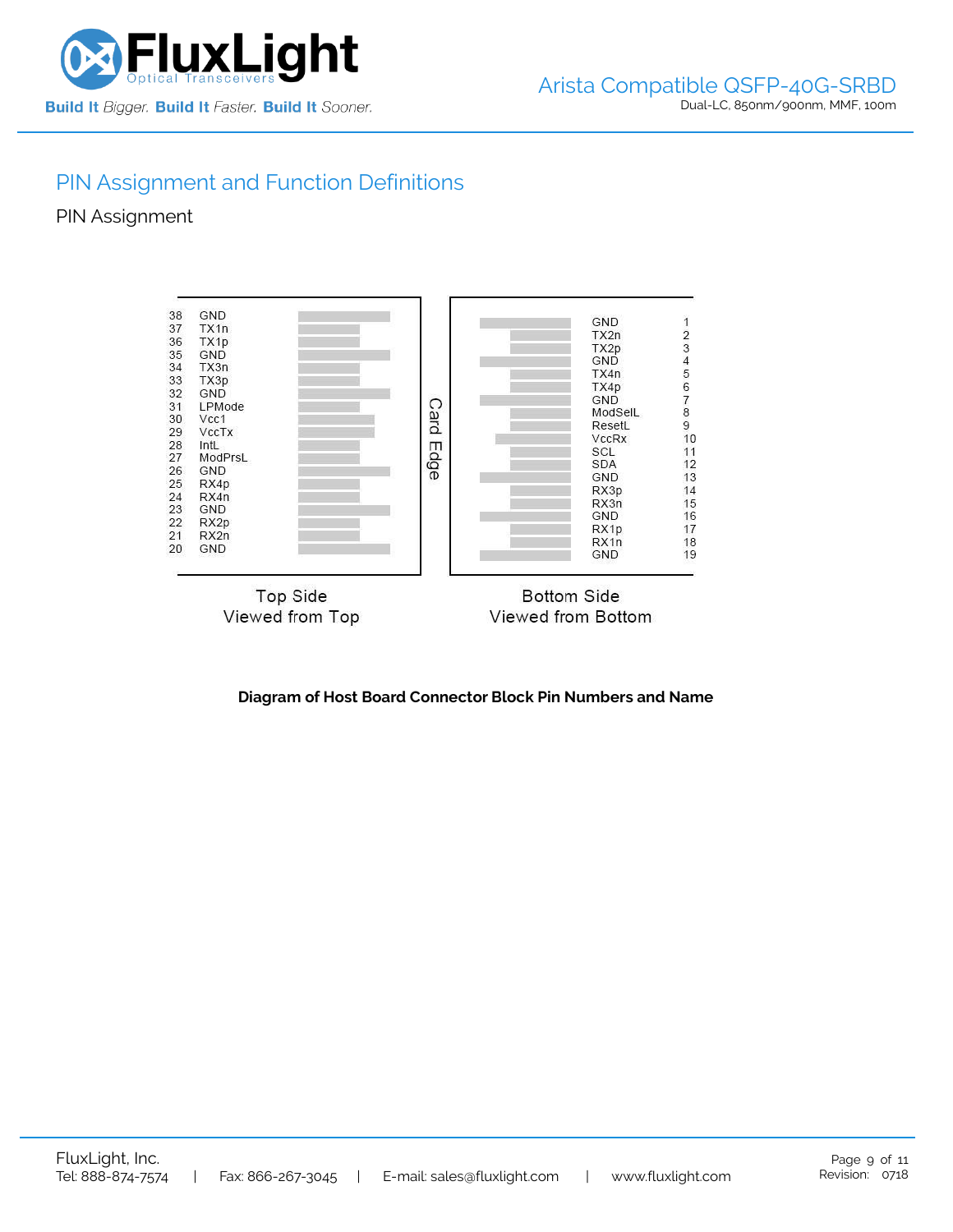

# Pin Description

| Pin            | <b>Logic</b> | <b>Symbol</b>     | Name/Description                     | Ref.           |
|----------------|--------------|-------------------|--------------------------------------|----------------|
| 1              |              | <b>GND</b>        | Ground                               | $\mathbf{1}$   |
| $\overline{c}$ | CML-I        | Tx2n              | Transmitter Inverted Data Input      |                |
| 3              | CML-I        | Tx <sub>2</sub> p | Transmitter Non-Inverted Data output |                |
| 4              |              | <b>GND</b>        | Ground                               | $\mathbf{1}$   |
| 5              | CML-I        | Tx4n              | Transmitter Inverted Data Output     |                |
| 6              | CML-I        | Tx4p              | Transmitter Non-Inverted Data Output |                |
| $\overline{7}$ |              | <b>GND</b>        | Ground                               | $\mathbf{1}$   |
| 8              | LVTTL-I      | ModSelL           | Module Select                        |                |
| $\mathsf{Q}$   | LVTTL-I      | ResetL            | Module Reset                         |                |
| 10             |              | <b>VccRx</b>      | +3.3V Power Supply Receiver          | $\mathbf{2}$   |
| 11             | LVCMOS-I/O   | <b>SCL</b>        | 2-Wire Serial Interface Clock        |                |
| 12             | LVCMOS-I/O   | <b>SDA</b>        | 2-Wire Serial Interface Data         |                |
| 13             |              | <b>GND</b>        | Ground                               | $\mathbf{1}$   |
| 14             | CML-O        | Rx3p              | Receiver Inverted Data Output        |                |
| 15             | CML-O        | Rx3n              | Receiver Non-Inverted Data Output    |                |
| 16             |              | <b>GND</b>        | Ground                               | 1              |
| 17             | CML-O        | Rx1p              | Receiver Inverted Data Output        |                |
| 18             | CML-O        | Rx1n              | Receiver Non-Inverted Data Output    |                |
| 19             |              | <b>GND</b>        | Ground                               | 1              |
| 20             |              | <b>GND</b>        | Ground                               | $\mathbf{1}$   |
| 21             | CML-O        | Rx2n              | Receiver Inverted Data Output        |                |
| 22             | CML-O        | Rx <sub>2</sub> p | Receiver Non-Inverted Data Output    |                |
| 23             |              | <b>GND</b>        | Ground                               | 1              |
| 24             | CML-O        | Rx4n              | Receiver Inverted Data Output        |                |
| 25             | CML-O        | Rx4p              | Receiver Non-Inverted Data Output    |                |
| 26             |              | <b>GND</b>        | Ground                               | $\mathbf{1}$   |
| 27             | LVTTL-O      | ModPrsL           | <b>Module Present</b>                |                |
| 28             | LVTTL-O      | IntL              | Interrupt                            |                |
| 29             |              | <b>VccTx</b>      | +3.3V Power Supply Transmitter       | $\overline{c}$ |
| 30             |              | Vcc1              | +3.3V Power Supply                   | $\overline{c}$ |
| 31             | LVTTL-I      | LPMode            | Low Power Mode                       |                |
| 32             |              | <b>GND</b>        | Ground                               | $\mathbf{1}$   |
| 33             | CML-I        | Tx3p              | Transmitter Inverted Data Output     |                |
| 34             | CML-I        | Tx3n              | Transmitter Non-Inverted Data Output |                |
| 35             |              | <b>GND</b>        | Ground                               | $\mathbf{1}$   |
| 36             | $CML-I$      | Tx <sub>1</sub> p | Transmitter Inverted Data Output     |                |
| 37             | $CML-I$      | Tx1n              | Transmitter Non-Inverted Data Output |                |
| 38             |              | <b>GND</b>        | Ground                               | $\mathbf{1}$   |

### **Notes:**